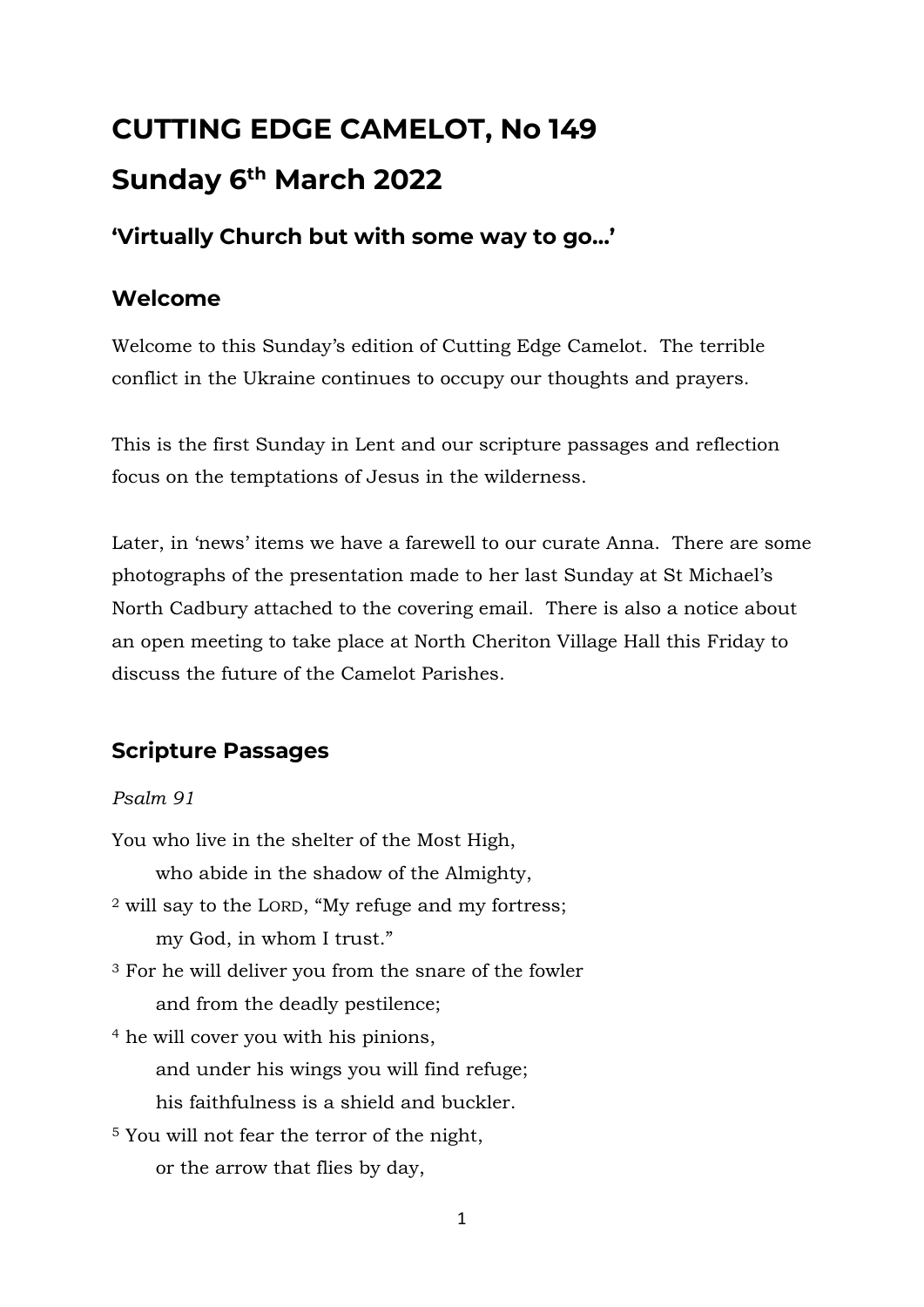<sup>6</sup> or the pestilence that stalks in darkness, or the destruction that wastes at noonday.

<sup>7</sup> A thousand may fall at your side, ten thousand at your right hand, but it will not come near you.

<sup>8</sup> You will only look with your eyes and see the punishment of the wicked.

<sup>9</sup> Because you have made the LORD your refuge,

the Most High your dwelling place,

<sup>10</sup> no evil shall befall you,

no scourge come near your tent.

<sup>11</sup> For he will command his angels concerning you to guard you in all your ways.

<sup>12</sup> On their hands they will bear you up,

so that you will not dash your foot against a stone.

<sup>13</sup> You will tread on the lion and the adder,

the young lion and the serpent you will trample under foot.

<sup>14</sup> Those who love me, I will deliver;

I will protect those who know my name.

<sup>15</sup> When they call to me, I will answer them;

I will be with them in trouble,

I will rescue them and honour them.

<sup>16</sup> With long life I will satisfy them,

and show them my salvation.

#### *Luke 4: 1-13*

Jesus, full of the Holy Spirit, returned from the Jordan and was led by the Spirit in the wilderness, <sup>2</sup> where for forty days he was tempted by the devil. He ate nothing at all during those days, and when they were over, he was famished.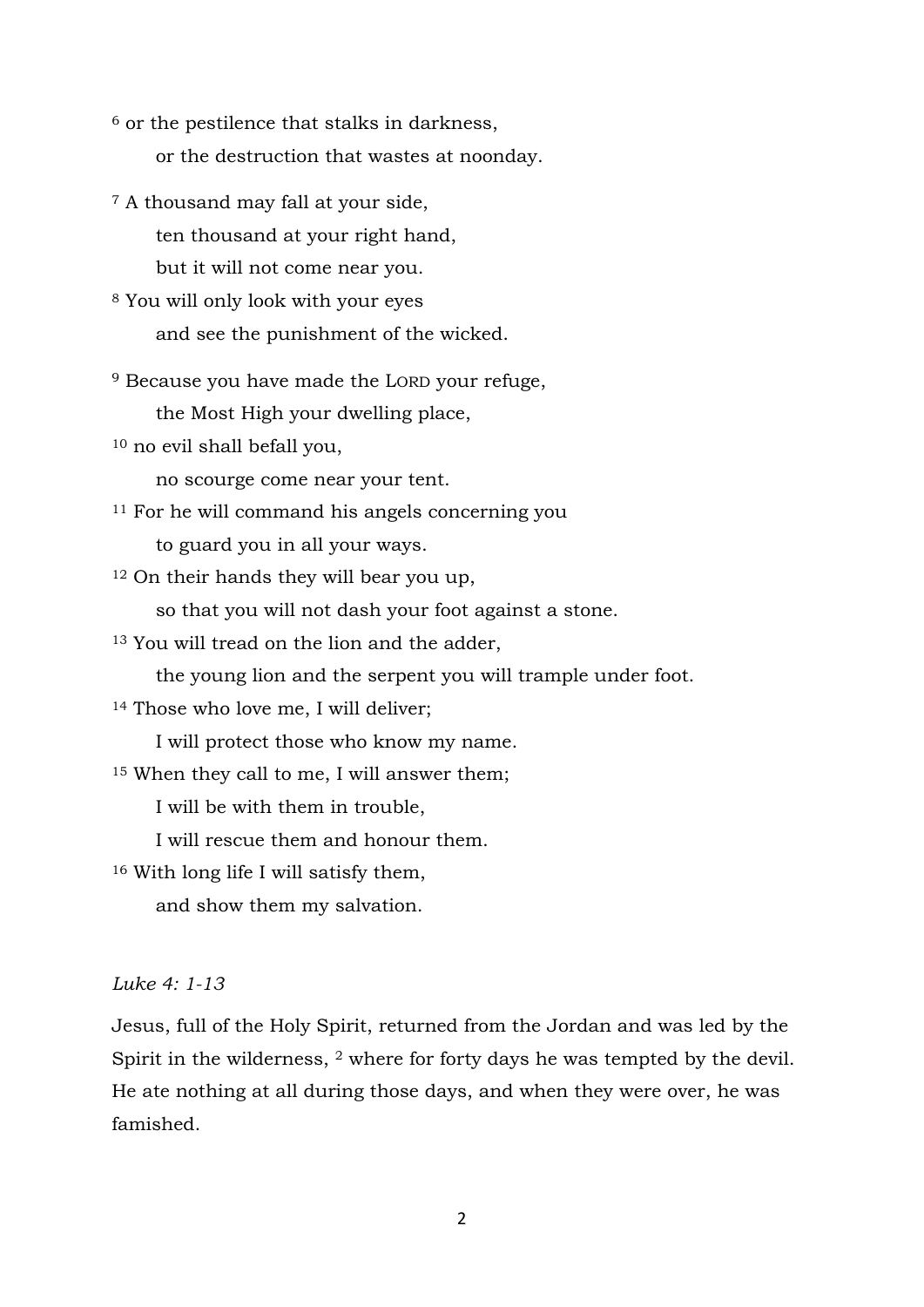<sup>3</sup> The devil said to him, "If you are the Son of God, command this stone to become a loaf of bread."

<sup>4</sup> Jesus answered him, "It is written, 'One does not live by bread alone.""

<sup>5</sup> Then the devil led him up and showed him in an instant all the kingdoms of the world. <sup>6</sup> And the devil said to him, "To you I will give their glory and all this authority; for it has been given over to me, and I give it to anyone I please. <sup>7</sup> If you, then, will worship me, it will all be yours."

<sup>8</sup> Jesus answered him, "It is written, 'Worship the Lord your God, and serve only him.'"

<sup>9</sup> Then the devil took him to Jerusalem, and placed him on the pinnacle of the temple, saying to him, "If you are the Son of God, throw yourself down from here, <sup>10</sup> for it is written,

'He will command his angels concerning you, to protect you,'

 $11$  and

'On their hands they will bear you up,

so that you will not dash your foot against a stone.'"

<sup>12</sup> Jesus answered him, "It is said, 'Do not put the Lord your God to the test.'"

<sup>13</sup> When the devil had finished every test, he departed from him until an opportune time.

#### **Reflection**

This week as our minds and hearts have been occupied with the tragic events unfolding in Ukraine, we are rightly shocked and desire a just and peaceful end to this conflict. And at each Remembrance Sunday we also recall the terrible conflicts of the previous century.

As Christians our prayers are for the establishment of both peace and justice and yet the series of wars seem never ending.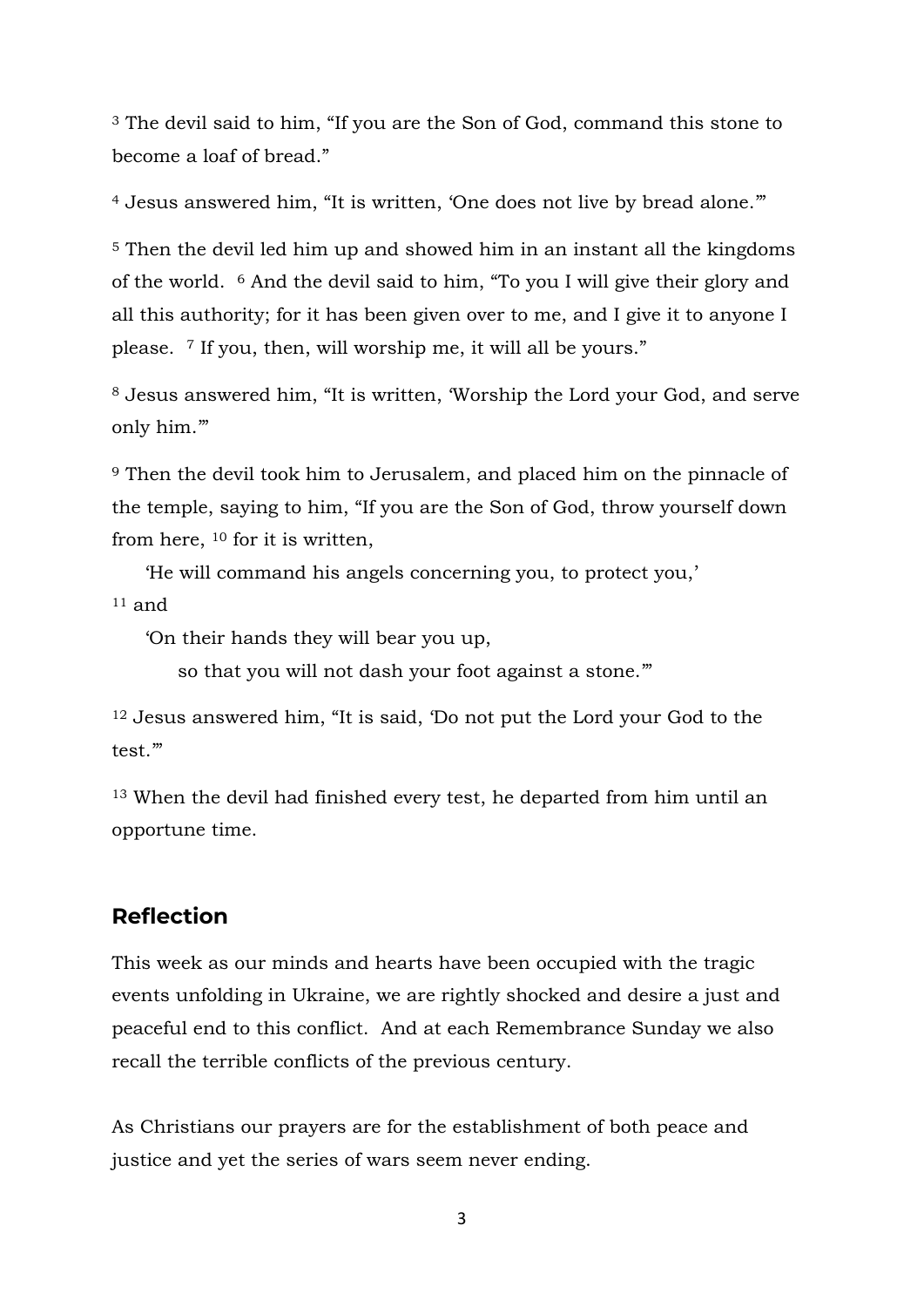All wars are fought in order to establish who has power and control within a particular geographical territory. In other words who owns this land?

However if we look at this from the perspective of our Christian faith we may find some very different answers to this question.

On this first Sunday of Lent we remember the time that Jesus spent in the wilderness where He was tempted by the devil. One of these temptations concerned worldly power.

The devil takes Jesus up to the top of a mountain and shows Him all the kingdoms of the world. So it is not simply the conquest of one particular country but universal world domination which the devil claims to be able to offer to Jesus.

He tells Jesus that he is able to give the glory and authority of the world to anyone he pleases. And he says that this right has been given to him.

But is it really the devil who can decide who rules the kingdoms of this world? Is it really up to us to decide this through military might or indeed other means?

Not if we recognise that God ultimately has authority over human life. For it is this authority which Jesus recognises and acknowledges. The devil asks Jesus to worship him. For this very simple price will come the reward that everything in this world will be His. But Jesus has no hesitation in dismissing this offer outright.

For worship means more than just saying a form of words. Worship involves our whole hearts, the very centre of our beings. Who we worship determines who we serve, the priorities and values we have and the purpose of our lives. Jesus is utterly clear that worship and service belongs only to God. Not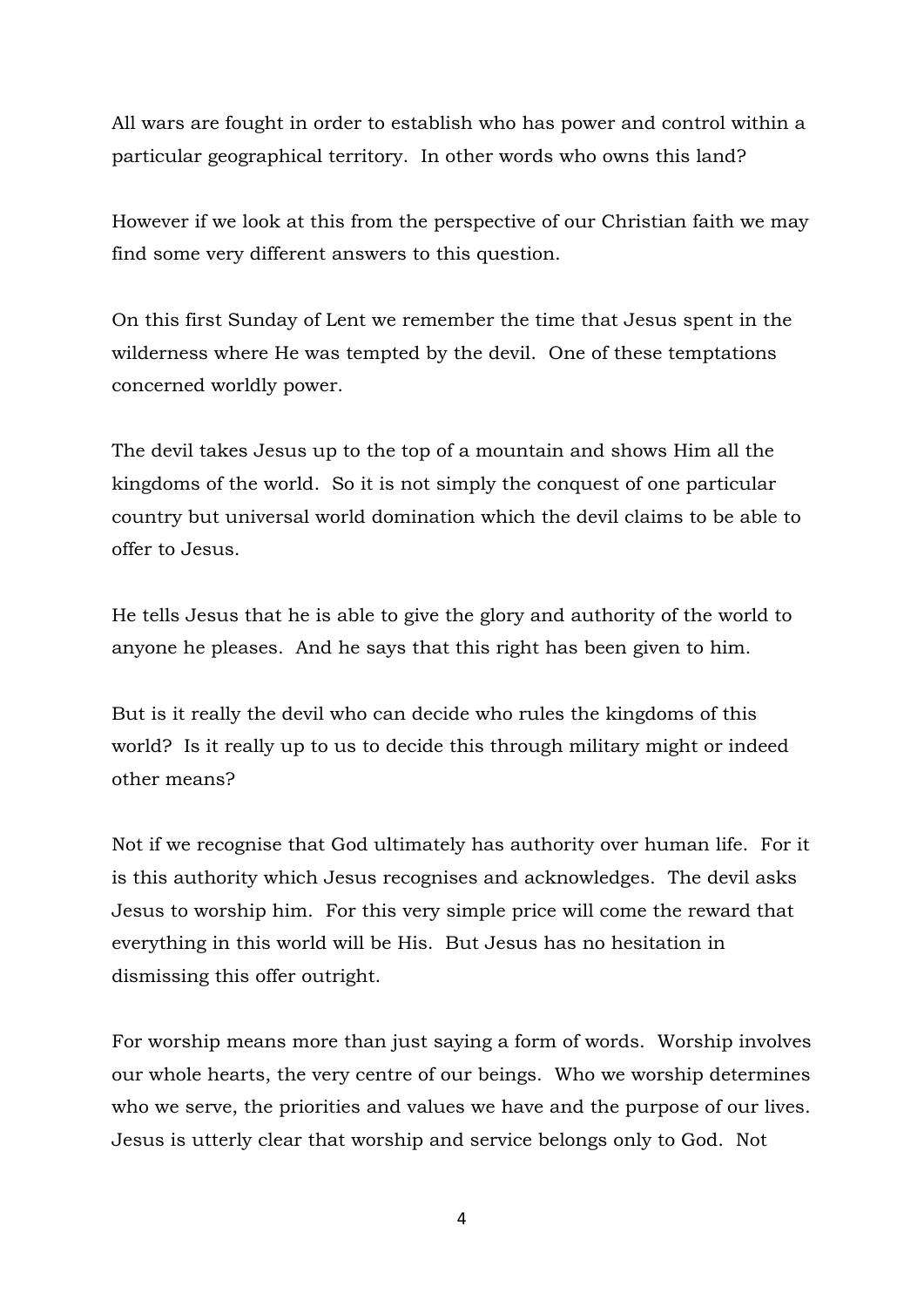even all the kingdoms of the world are a price worth paying for shifting this ultimate allegiance.

There is another temptation which we can perhaps view as closely linked to this hunger for worldly power. And that is when the devil takes Jesus to Jerusalem and puts Him on the top of the temple. The devil invites Him to prove His status as the Son of God by throwing Himself down to the ground.

The temptation here is to put on some showy spectacle for the sake of it. 'If you are the Son of God' the devil says, then prove it by doing this. There is no other reason for this rash and presumptuous action.

This temptation of needing to prove to other people our own status or importance can be a strong one for us. So often we behave rashly when we are trying to impress or prove ourselves in front of other people. Indeed who knows how much this kind of motivation may lie behind the attack on Ukraine or other similar ventures?

And yet Jesus has no need to prove Himself in front of other people. He is secure in His own sense of identity and in His standing in the sight of God. What other people think cannot affect this.

So Jesus sees through the enticing way in which the devil quotes Psalm 91 from the Old Testament. The devil uses the promise in this psalm of angelic protection against injury when falling from a height to argue that if Jesus does this there will be no serious or lasting consequences.

And yet this quotation from Psalm 91 is made without an awareness of its context within the whole psalm. However, Jesus does understand this context and knows that this psalm does not give sweeping guarantees of God's protection regardless of how a person behaves. Rather its promises depend on and flow out of a continuing relationship of love for God.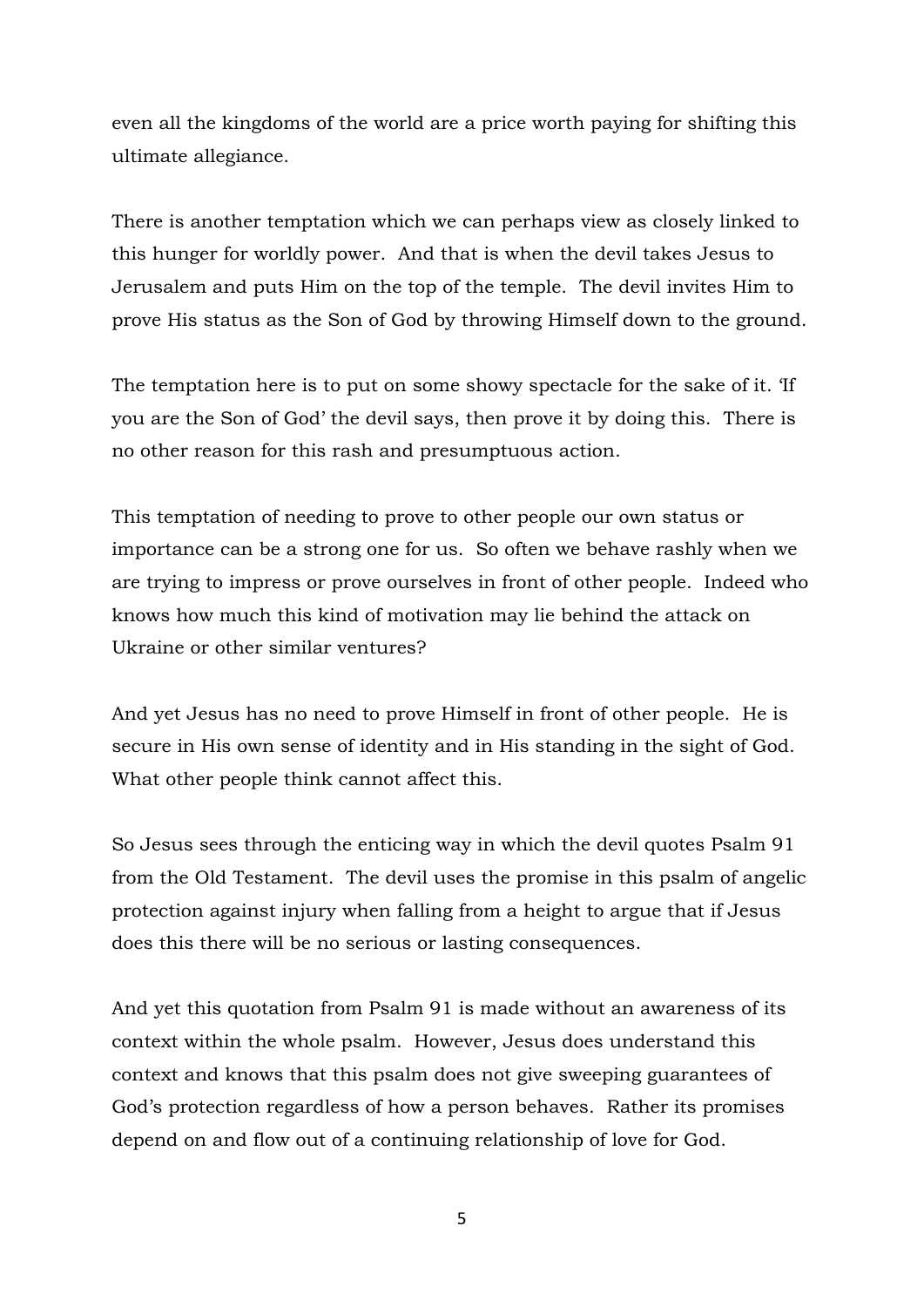And a sign of love is trust. So Jesus, quoting a different part of the Old Testament, the book of Deuteronomy reminds the devil that we are to trust God and not to put God to the test.

And Psalm 91 supports this understanding when we read it as a whole. It is addressed to a person who is completely faithful to God, someone who lives in the shelter of the Most High and says to God 'My refuge and my fortress; my God, in whom I trust.'

As we continue in the security of such trust and are not concerned with proving ourselves in front of other people then we can claim God's promise of ongoing protection. This protection is so complete that if we do fall then God will send His angels to prevent us being hurt.

The protection is promised to those who love God and know His name. Knowing God's name is more than an intellectual exercise. It means living in such a way that God's character is honoured.

And then there is another temptation. At first sight this may seem more altruistic and philanthropic than the others. It is the temptation to command stones to become bread.

Surely this is a very reasonable and even helpful command. And yet again the devil speaks in an arbitrary way. The reason he gives for doing this is once more to prove that you have the power to do it and that you are someone. So again the devil prefaces this temptation with the words, 'If you are the Son of God.'

Yes bread and food are necessary for all of us to live. However, Jesus' response from scripture is that human beings do not live by bread alone. Rather they are fed by every word that comes from the mouth of God. This reminds us that, important though the material affairs of this world may be, of even greater importance are our spiritual lives.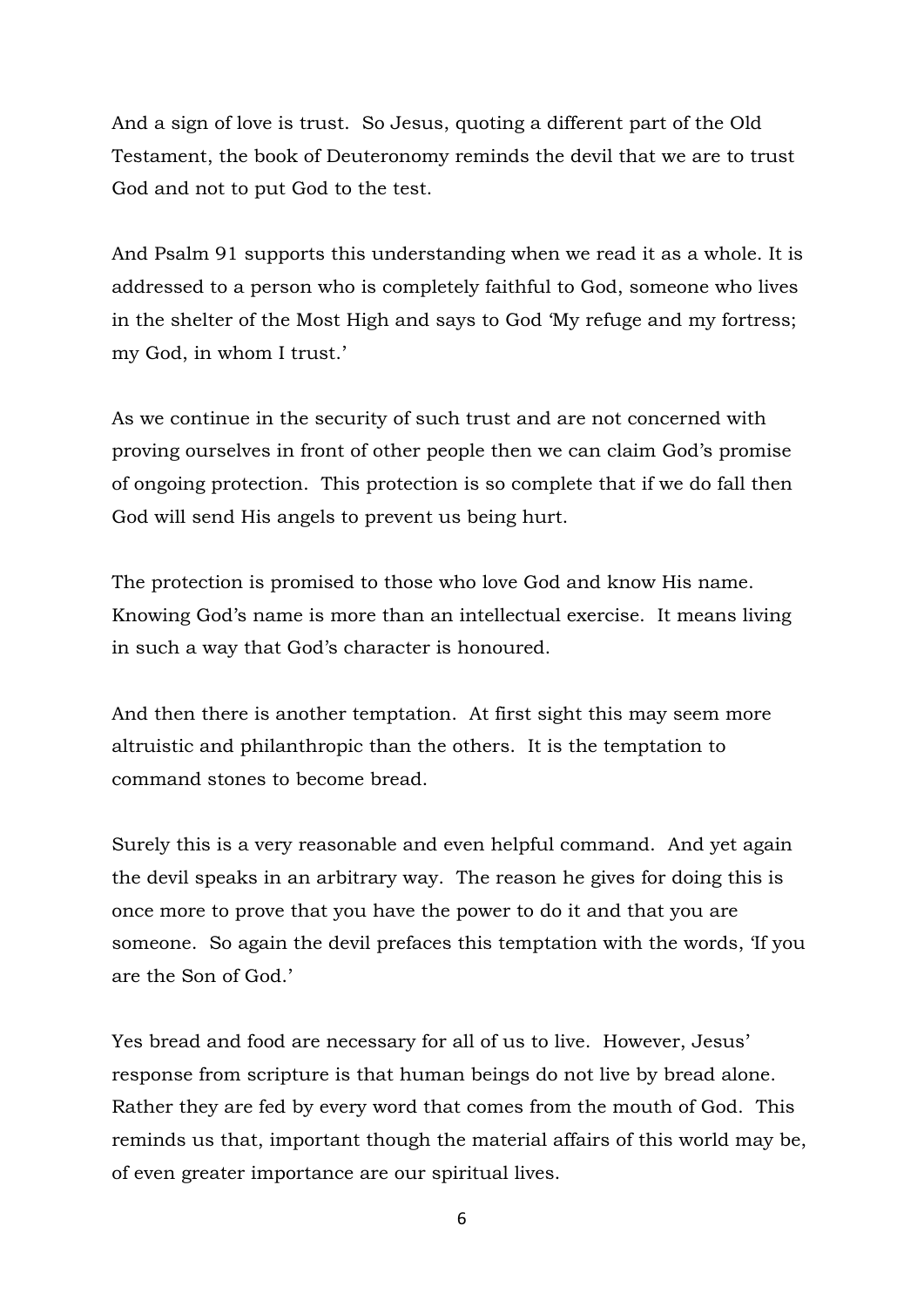So in different ways these temptations all present us with the same question, what ultimately matters? Is it the attaining of worldly power even when this is used for good and noble purposes? Sadly power when it is attained so often intoxicates and corrupts those who hold it. Is it living in such a way as to impress others and to prove ourselves in front of them? Who in the end is in charge of our world?

Jesus is straightforward and unequivocal in His answers to these questions. It is God who is in charge. The devil may claim to have the authority to determine the course of human history but such authority does not really belong to him.

Human life in its true sense depends on being fed spiritually by God. To lead a human life of any value and worth is only possible if our hearts are wholly given over to the worship and service of God. It is God whom we are to trust implicitly and we are not to betray that trust by putting God to the test.

This is a very different kind of world to the one in which so much of our politics and indeed other aspects of our community life take place. We assess the relative strengths of our position as against other people. We are concerned with what may impress them. And we tend to focus on what is material and visible when we look for solutions rather than what is intangible but of more lasting importance.

Love for God is the heartbeat of this different kind of world and it is love for God which is the hallmark of the kingdom of God.

And this brings us on to Lent and how we can best use it. For the radical transition from one perspective on the world to a different one does not usually happen overnight. It takes time.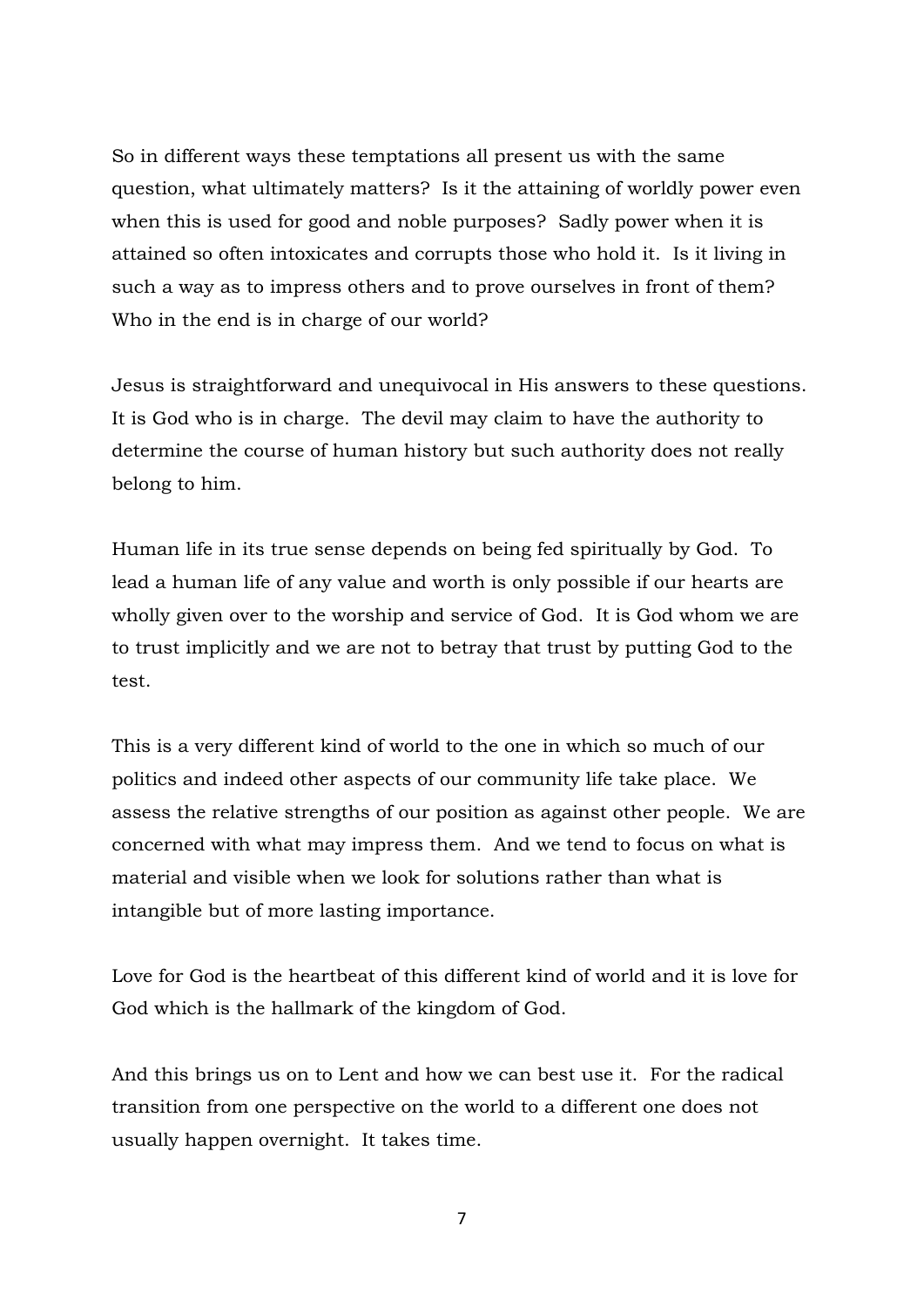And so we need to learn to value time and not to feel that we need to fill this time with endless activities however worthwhile these may be.

Jesus spent forty days in the wilderness and it was only at the very end of this that he experienced the temptations of the devil. From one perspective His extreme hunger meant that He was at His most vulnerable. But from another it meant that He had benefited from the gift of forty days alone with God, free from the demands of ministry and the crowds which were to follow Him. He had obviously used that time well as His readiness to give three different and appropriate quotations from the book of Deuteronomy in response to the temptations shows.

In our Ash Wednesday reading from Matthew's gospel the emphasis is on building up our private and personal relationship with God and not being tempted by public display, show or power. The examples given in that passage of a changed lifestyle relate to giving, prayer and fasting. But no doubt there are many other changes in our life which we could make as God prompts and guides us.

But in all ways, moving from one world to another takes time and we need to go step by step. So Lent is an opportunity to come close to and renew our relationship with God. And if the aftermath of the covid pandemic allows us slightly more time than usual then let's use it to renew and rebuild our relationship with God.

How will we value our time this Lent? The answer to this question lies between us and God. Other people cannot answer this for us. So in this Lent may we take the opportunity to draw close to God and may God renew our hearts, minds and spirits in the knowledge of His love.

*Tristram*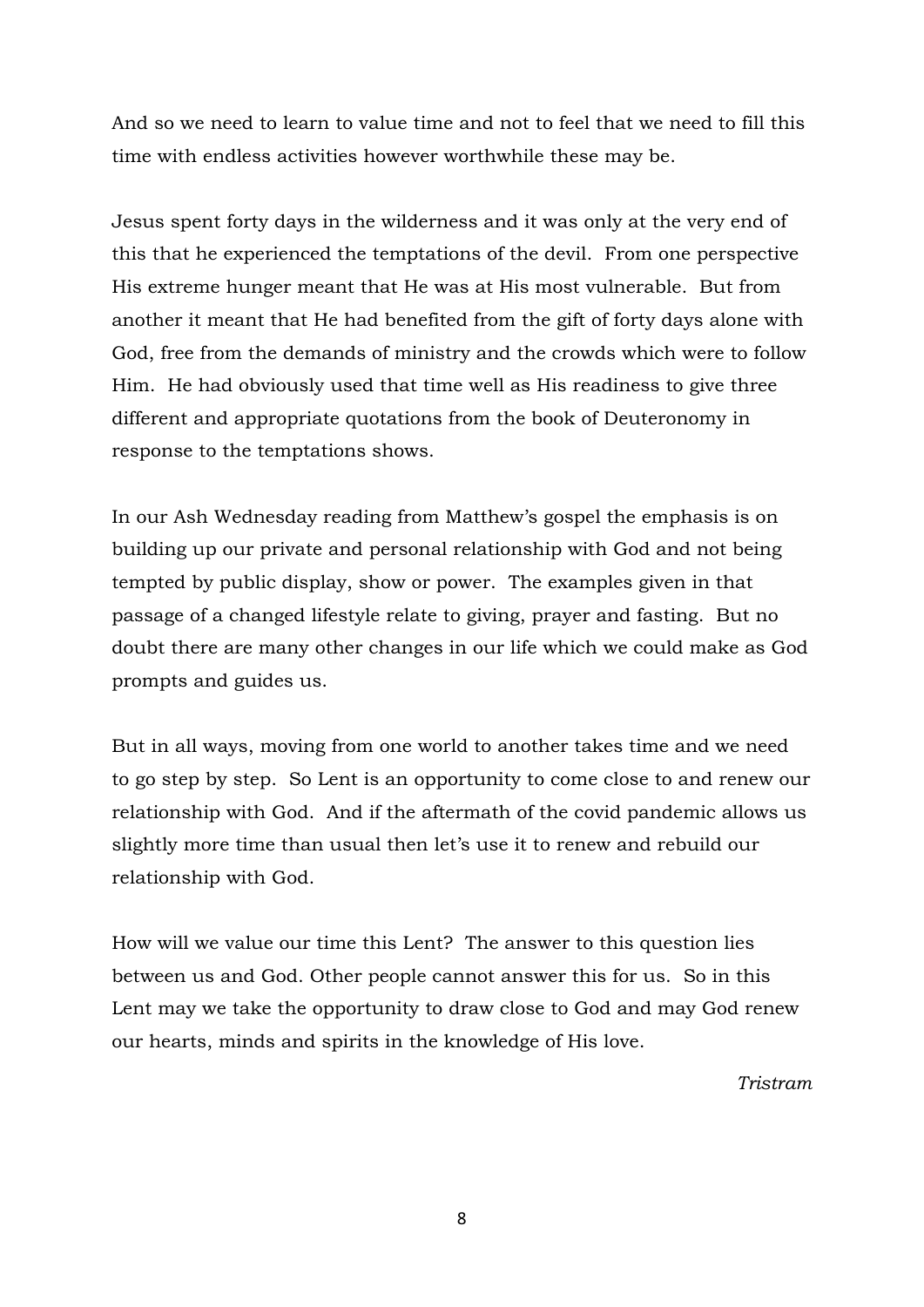## **Points for Prayers**

- To value the time we have in Lent to build up our relationship with God
- The conflict between Russia and the Ukraine and the need for justice and peace
- Caring for those who are especially vulnerable following the raising of coronavirus restrictions and continued thanksgiving for the care, skill and courage of all healthcare workers
- Those whom we know who are facing illnesses of all kinds and have recently been bereaved
- Thanksgiving for our curate Anna's ministry among us and prayers for her and her family in their forthcoming move to Cornwall
- Bishop Ruth and the rest of the Diocesan staff as they take on additional responsibility in this vacancy in See
- For the choice of a new Bishop, someone who shares God's heart for this Diocese
- For Elliscombe House in Higher Holton now reopened and for its first residents
- For North Cadbury Church School and other local schools
- Prayers and thanksgiving for contributions to the foodbanks and for those helping to take these to the foodbanks.

## **Hymn**

A traditional hymn reminding us of the time which Jesus spent in the wilderness is 'Forty days and forty nights.'

## **Farewell to Anna**

Last Sunday at North Cadbury we said a fond farewell to our curate Anna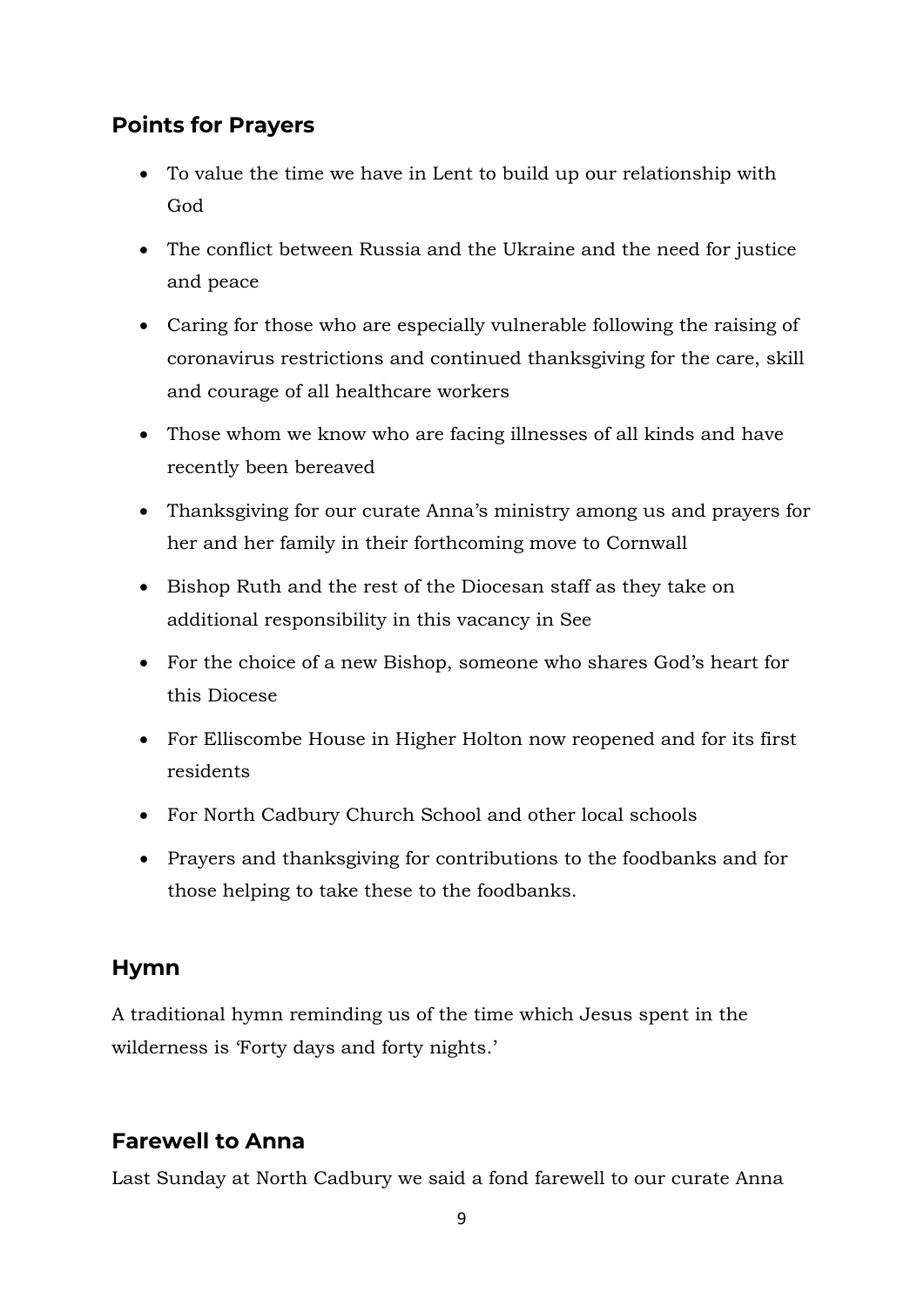and her family. Attached to the covering email are some photographs of the presentation which we made to her. Below are my words of thanks for her ministry with us together with a thank you note from Anna.

#### *Service on Sunday 27th March at North Cadbury - Anna's ministry*

It is three and a half years since Anna and I met in Bath to discuss the possibility of her becoming a curate with us.

Since then Anna has developed into an encouraging and inspiring leader and preacher. The warmth of her manner has endeared her to so many in these parishes and her ministry will be greatly missed. And her work with North Cadbury School and the services she has arranged for their children has stood out in their quality, commitment and enthusiasm.

Much also has happened in the circumstances in which she has served her curacy which I could never have predicted three and a half years ago. Only nine months into her curacy the first lockdown occurred and suddenly there were no more live services and all contact with other people was severely curtailed.

Anna's priesting was delayed but went ahead in October 2020 with far fewer people present than would normally be the case. And yet this service was in its own way very moving and powerful and marked a new phase in Anna's ministry.

And then the joyful news that Anna and Tim were expecting their first child Daniel who was born at the very end of 2020. A period of maternity leave followed and when Anna rejoined us at the end of November last year we quickly found out that there was a new development in their family life as Tim had a new posting in Cornwall.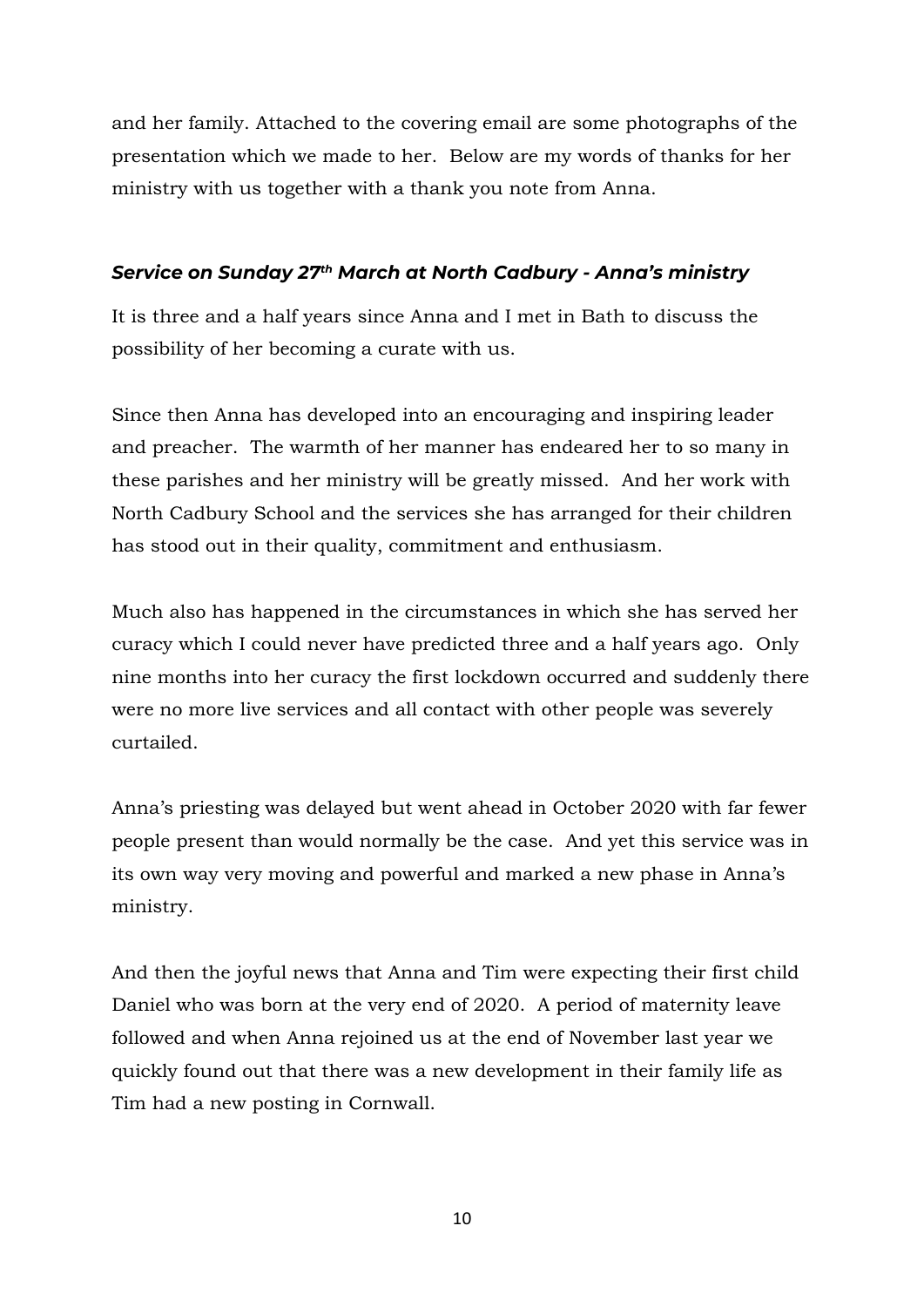So these have been exciting times of personal development and growth for Anna and her family. However, for us, these mean that we have to say goodbye to them sooner than we might have expected. However, they leave behind them a legacy of love and of faithful ministry which has enriched all of us. So they go with our prayers, love and blessing on the next stage of their lives as a family. Anna will be taking up another curacy in the Diocese of Truro.

We wanted to send them on their way with a token of our appreciation which hopefully will be a tangible memento of their time with us. And there is also a small envelope with a cheque which we hope that they will free to spend as they wish, whether it is on Anna's ministry, their family life or some interest that they have.

*Tristram*

#### *Thank you from Anna, Tim and Daniel*

Thank you all so much for the very kind gifts we were given on Sunday. The orchid is lovely and the Sturgeon print is beautiful and will remind us of the natural beauty of the Camelot Parishes, which we have so appreciated during our time here. Thank you also for the very generous financial gift, which we will probably split between something for our new home and something towards my continued ministry.

*Anna*

#### **Open meeting to discuss the future of Camelot Parishes**

There will be an open meeting at North Cheriton Village Hall at 11.00 am this coming Friday 11th March. The purpose of this meeting is to discuss the future of the Camelot Group of Parishes bearing in mind that across the Diocese the number of full time clergy will be reduced over the next five years. All are welcome to this meeting but if you would like to come and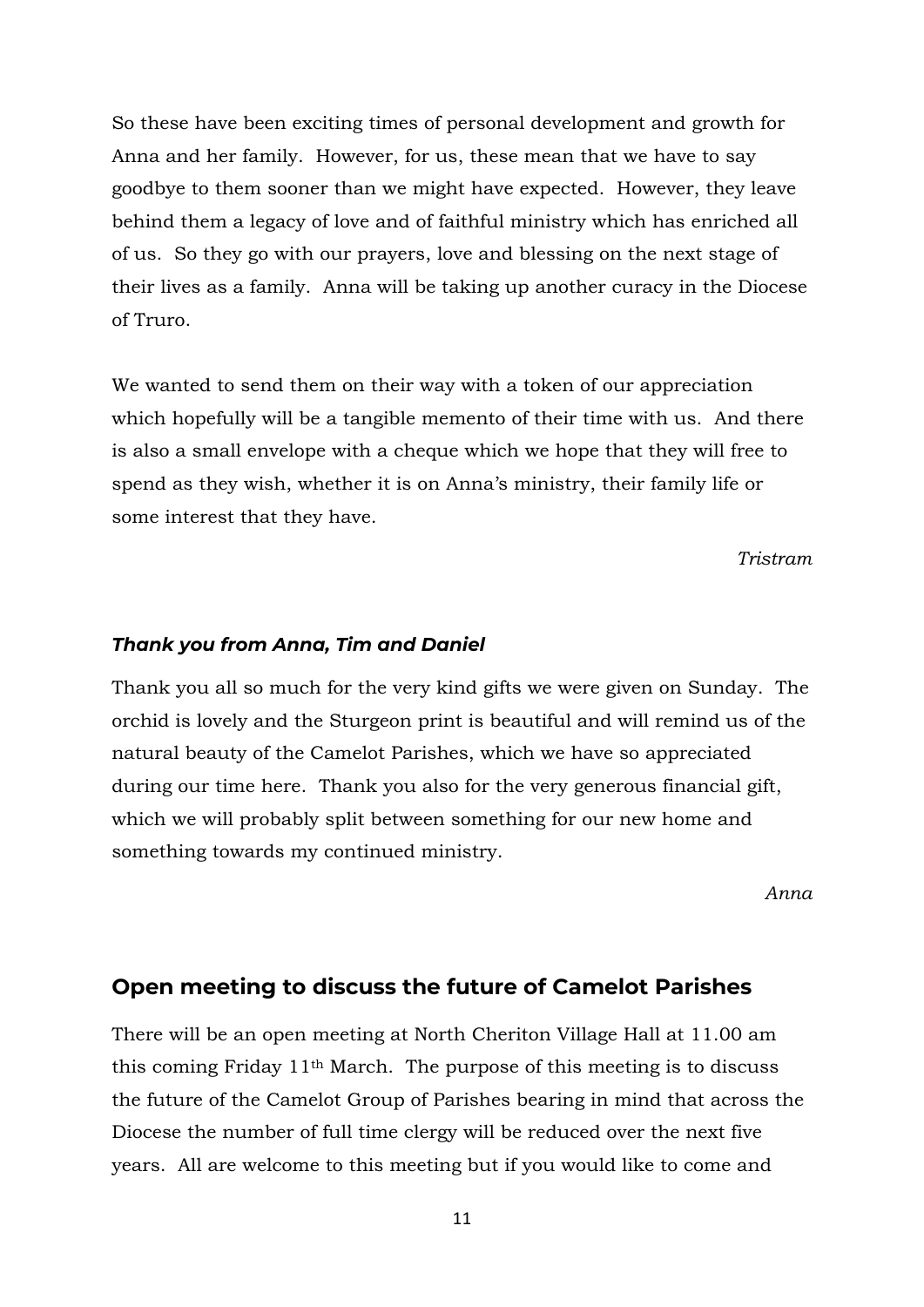have not already done this could you please email our Reader George Renwick, **gfrenwick@gmail.com.** This will enable us to have an idea of the likely numbers for this meeting.

#### **Services for March**

| Sunday 6 <sup>th</sup> March  | 9.00 am Communion, Yarlington           |
|-------------------------------|-----------------------------------------|
| Sunday 6 <sup>th</sup> March  | 9.30 am Camelot Matins, North Cheriton  |
| Sunday 6 <sup>th</sup> March  | 11.00 am Group Communion, North Cadbury |
| Sunday 13 <sup>th</sup> March | 9.30 am Communion, North Cheriton       |
| Sunday 13 <sup>th</sup> March | 9.30 am Communion, Galhampton           |
| Sunday 13 <sup>th</sup> March | 9.30 am Matins, Blackford               |
| Sunday 13 <sup>th</sup> March | 11.00 am Sunday Worship, Holton         |
| Sunday 20 <sup>th</sup> March | 9.30 am Communion, Compton Pauncefoot   |
| Sunday 20 <sup>th</sup> March | 11.00 am Communion, Maperton            |
| Sunday 20 <sup>th</sup> March | 11.00 am Sunday Worship, North Cadbury  |
| Sunday 20 <sup>th</sup> March | 4.00 pm Evensong, Yarlington            |
| Sunday 27th March             | 8.00 am Communion, Blackford            |
| Sunday 27 <sup>th</sup> March | 9.30 am Communion, South Cadbury        |
| Sunday 27 <sup>th</sup> March | 9.30 am Matins, Compton Pauncefoot      |
| Sunday 27 <sup>th</sup> March | 9.30 am Morning Worship, North Cheriton |
| Sunday 27 <sup>th</sup> March | 11.00 am Communion, North Cadbury       |
| Sunday 27 <sup>th</sup> March | 11.00 am Communion, Holton              |
| Sunday 27 <sup>th</sup> March | 11.00 am Sunday Worship, Yarlington     |
| Sunday 27 <sup>th</sup> March | 6.30 pm Evening Service, Galhampton     |